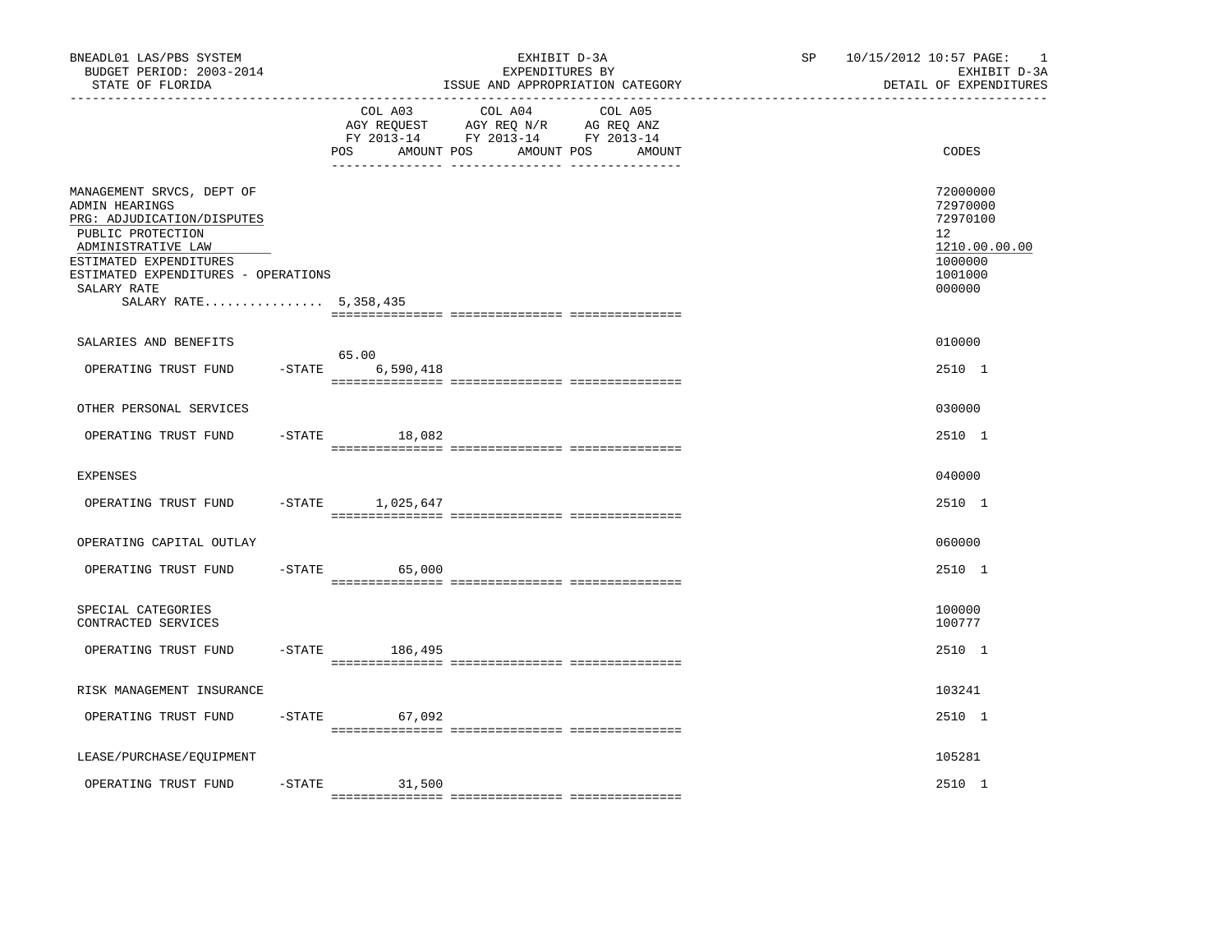| BNEADL01 LAS/PBS SYSTEM<br>BUDGET PERIOD: 2003-2014<br>STATE OF FLORIDA                                                                                                                                                                   |           | EXHIBIT D-3A<br>EXPENDITURES BY<br>ISSUE AND APPROPRIATION CATEGORY                                                                                         | SP 10/15/2012 10:57 PAGE:<br>$\overline{2}$<br>EXHIBIT D-3A<br>DETAIL OF EXPENDITURES             |
|-------------------------------------------------------------------------------------------------------------------------------------------------------------------------------------------------------------------------------------------|-----------|-------------------------------------------------------------------------------------------------------------------------------------------------------------|---------------------------------------------------------------------------------------------------|
|                                                                                                                                                                                                                                           |           | COL A03<br>COL A04<br>COL A05<br>AGY REQUEST AGY REQ N/R AG REQ ANZ<br>FY 2013-14 FY 2013-14 FY 2013-14<br><b>POS</b><br>AMOUNT POS<br>AMOUNT POS<br>AMOUNT | CODES                                                                                             |
| MANAGEMENT SRVCS, DEPT OF<br>ADMIN HEARINGS<br>PRG: ADJUDICATION/DISPUTES<br>PUBLIC PROTECTION<br>ADMINISTRATIVE LAW<br>ESTIMATED EXPENDITURES<br>ESTIMATED EXPENDITURES - OPERATIONS<br>SPECIAL CATEGORIES<br>TR/DMS/HR SVCS/STW CONTRCT |           |                                                                                                                                                             | 72000000<br>72970000<br>72970100<br>12<br>1210.00.00.00<br>1000000<br>1001000<br>100000<br>107040 |
| OPERATING TRUST FUND<br>TOTAL: ESTIMATED EXPENDITURES - OPERATIONS<br>TOTAL POSITIONS $65.00$<br>TOTAL ISSUE 8,005,886<br>TOTAL SALARY RATE 5,358,435                                                                                     |           | $-STATE$ 21,652                                                                                                                                             | 2510 1<br>1001000                                                                                 |
| CASUALTY INSURANCE PREMIUM<br>ADJUSTMENT<br>SPECIAL CATEGORIES<br>RISK MANAGEMENT INSURANCE                                                                                                                                               |           |                                                                                                                                                             | 1001090<br>100000<br>103241                                                                       |
| OPERATING TRUST FUND                                                                                                                                                                                                                      |           | $-$ STATE $13, 344-$                                                                                                                                        | 2510 1                                                                                            |
| FLORIDA RETIREMENT SYSTEM<br>CONTRIBUTION ADJUSTMENT FOR<br>FISCAL YEAR 2012-2013<br>SALARIES AND BENEFITS<br>OPERATING TRUST FUND                                                                                                        |           | $-$ STATE $19,583$                                                                                                                                          | 1001240<br>010000<br>2510 1                                                                       |
| ADJUSTMENT TO STATE HEALTH<br>INSURANCE PREMIUM CONTRIBUTION -<br>FISCAL YEAR 2012-13<br>SALARIES AND BENEFITS                                                                                                                            |           |                                                                                                                                                             | 1001830<br>010000                                                                                 |
| OPERATING TRUST FUND                                                                                                                                                                                                                      | $-$ STATE | 8,940                                                                                                                                                       | 2510 1                                                                                            |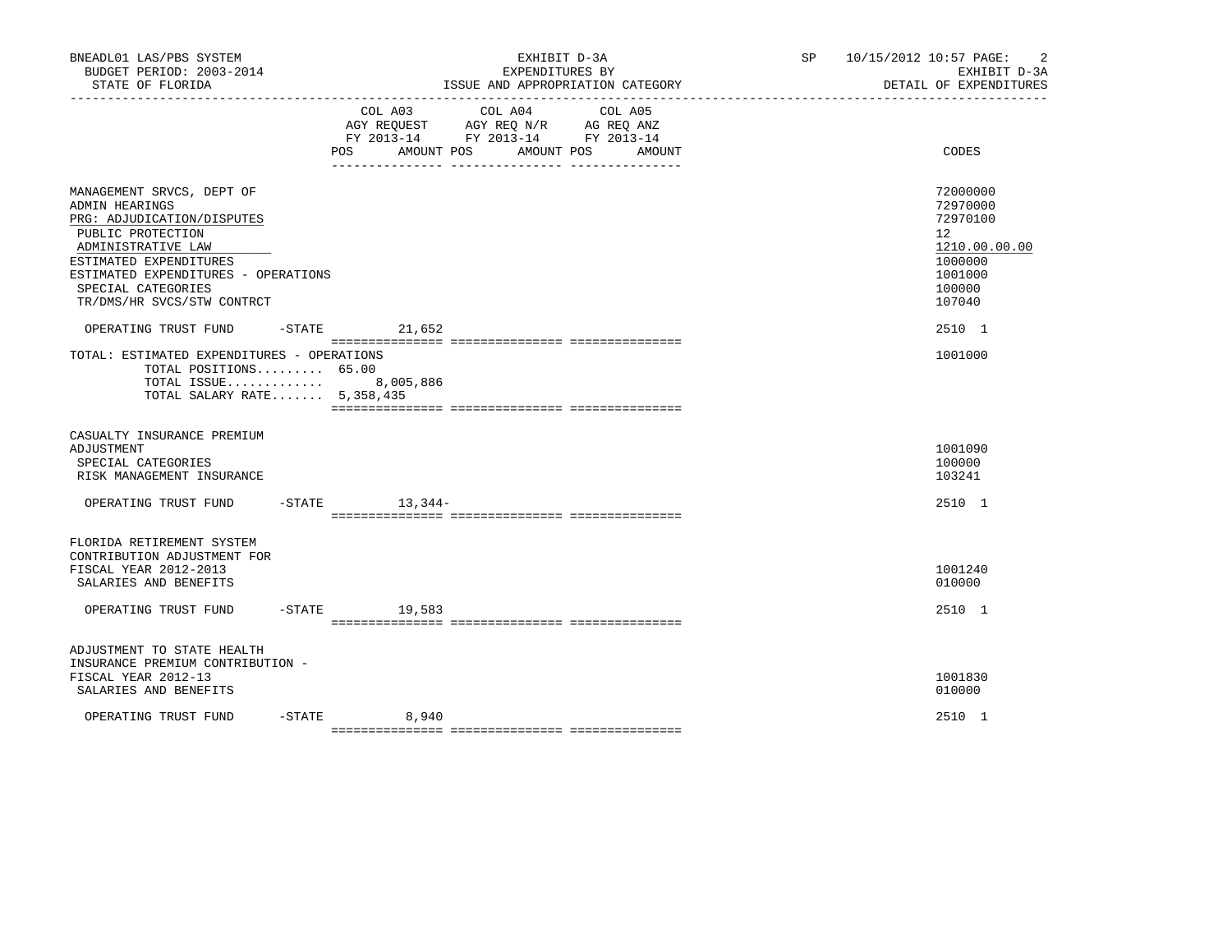| BNEADL01 LAS/PBS SYSTEM<br>BUDGET PERIOD: 2003-2014<br>STATE OF FLORIDA                                                                                                                                                                              |                   | EXHIBIT D-3A<br>EXPENDITURES BY<br>ISSUE AND APPROPRIATION CATEGORY                                                       | SP | 10/15/2012 10:57 PAGE: 3<br>EXHIBIT D-3A<br>DETAIL OF EXPENDITURES                                |
|------------------------------------------------------------------------------------------------------------------------------------------------------------------------------------------------------------------------------------------------------|-------------------|---------------------------------------------------------------------------------------------------------------------------|----|---------------------------------------------------------------------------------------------------|
|                                                                                                                                                                                                                                                      | AMOUNT POS<br>POS | COL A03 COL A04 COL A05<br>AGY REOUEST AGY REO N/R AG REO ANZ<br>FY 2013-14 FY 2013-14 FY 2013-14<br>AMOUNT POS<br>AMOUNT |    | CODES                                                                                             |
| MANAGEMENT SRVCS, DEPT OF<br>ADMIN HEARINGS<br>PRG: ADJUDICATION/DISPUTES<br>PUBLIC PROTECTION<br>ADMINISTRATIVE LAW<br>ESTIMATED EXPENDITURES<br>REALLOCATION OF HUMAN RESOURCES<br>OUTSOURCING<br>SPECIAL CATEGORIES<br>TR/DMS/HR SVCS/STW CONTRCT |                   |                                                                                                                           |    | 72000000<br>72970000<br>72970100<br>12<br>1210.00.00.00<br>1000000<br>1005900<br>100000<br>107040 |
| OPERATING TRUST FUND<br>$-$ STATE                                                                                                                                                                                                                    | 268               |                                                                                                                           |    | 2510 1                                                                                            |
| ANNUALIZATION OF ADMINISTERED<br>FUNDS APPROPRIATIONS<br>STATE HEALTH INSURANCE ADJUSTMENT<br>FOR FY 2012-13 - 10 MONTHS<br><b>ANNUALIZATION</b><br>SALARIES AND BENEFITS                                                                            |                   |                                                                                                                           |    | 26A0000<br>26A1830<br>010000                                                                      |
| $-STATE$<br>OPERATING TRUST FUND                                                                                                                                                                                                                     | 44,700            |                                                                                                                           |    | 2510 1                                                                                            |
| TOTAL: ADMINISTRATIVE LAW<br>BY FUND TYPE                                                                                                                                                                                                            |                   |                                                                                                                           |    | 1210.00.00.00                                                                                     |
| SALARY RATE 5,358,435                                                                                                                                                                                                                                | 65.00             |                                                                                                                           |    | 2000                                                                                              |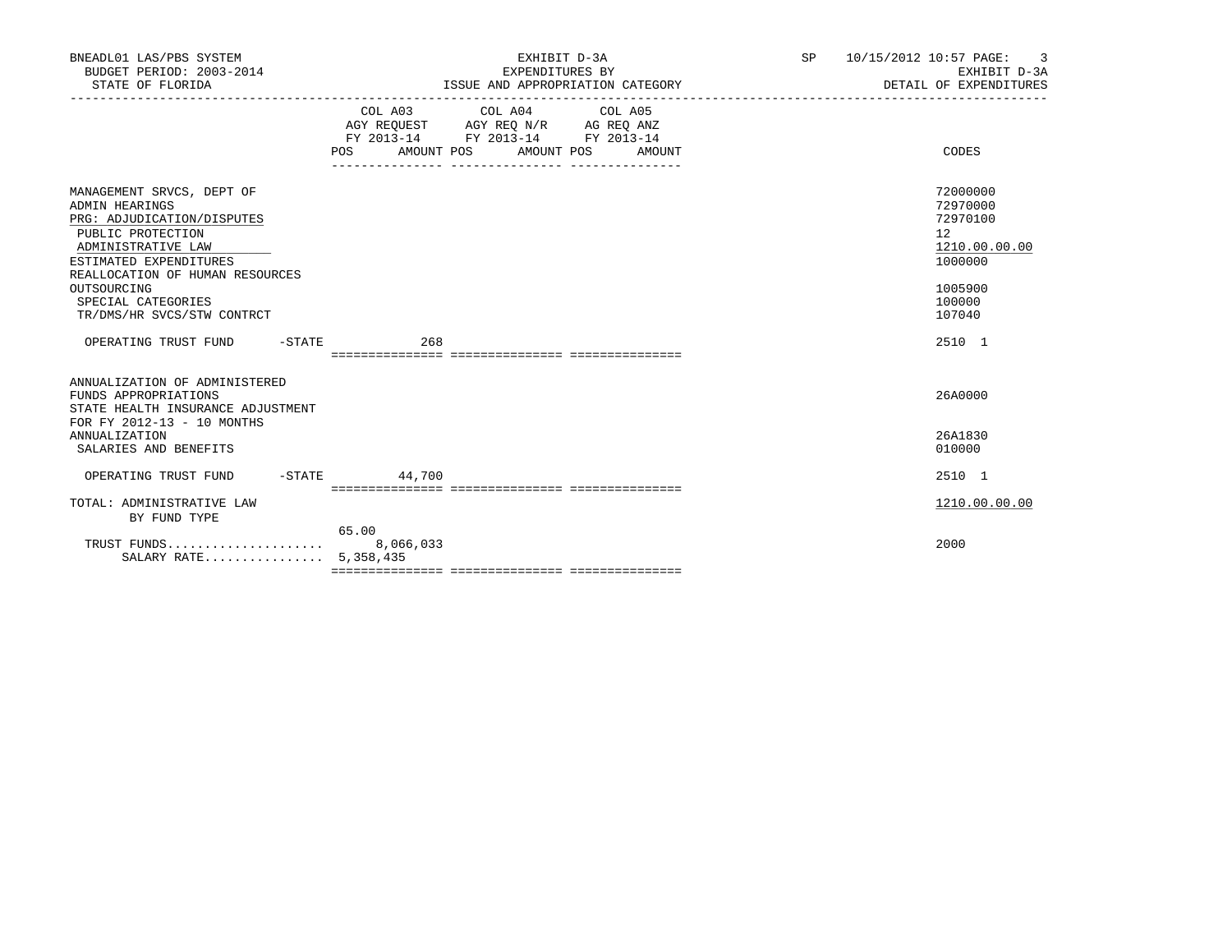| BNEADL01 LAS/PBS SYSTEM<br>BUDGET PERIOD: 2003-2014<br>STATE OF FLORIDA                                                                                                                                                         |           |                                     | EXHIBIT D-3A<br>EXPENDITURES BY<br>ISSUE AND APPROPRIATION CATEGORY                                                  | SP | 10/15/2012 10:57 PAGE: | $\overline{4}$<br>EXHIBIT D-3A<br>DETAIL OF EXPENDITURES                                |
|---------------------------------------------------------------------------------------------------------------------------------------------------------------------------------------------------------------------------------|-----------|-------------------------------------|----------------------------------------------------------------------------------------------------------------------|----|------------------------|-----------------------------------------------------------------------------------------|
|                                                                                                                                                                                                                                 |           | COL A03<br>AMOUNT POS<br><b>POS</b> | COL A04<br>COL A05<br>AGY REQUEST AGY REQ N/R AG REQ ANZ<br>FY 2013-14 FY 2013-14 FY 2013-14<br>AMOUNT POS<br>AMOUNT |    |                        | CODES                                                                                   |
| MANAGEMENT SRVCS, DEPT OF<br>ADMIN HEARINGS<br>PRG: WORKER COMP/JUDGES<br>ECONOMIC OPPORTUNITIES<br>WORKFORCE SERVICES<br>ESTIMATED EXPENDITURES<br>ESTIMATED EXPENDITURES - OPERATIONS<br>SALARY RATE<br>SALARY RATE 9,381,374 |           |                                     |                                                                                                                      |    |                        | 72000000<br>72970000<br>72970200<br>11<br>1102.00.00.00<br>1000000<br>1001000<br>000000 |
| SALARIES AND BENEFITS                                                                                                                                                                                                           |           |                                     |                                                                                                                      |    |                        | 010000                                                                                  |
| OPERATING TRUST FUND                                                                                                                                                                                                            |           | 177.00<br>$-STATE$ 12, 158, 081     |                                                                                                                      |    |                        | 2510 1                                                                                  |
| OTHER PERSONAL SERVICES                                                                                                                                                                                                         |           |                                     |                                                                                                                      |    |                        | 030000                                                                                  |
| OPERATING TRUST FUND                                                                                                                                                                                                            |           | $-STATE$ 17,836                     |                                                                                                                      |    |                        | 2510 1                                                                                  |
| <b>EXPENSES</b>                                                                                                                                                                                                                 |           |                                     |                                                                                                                      |    |                        | 040000                                                                                  |
| OPERATING TRUST FUND                                                                                                                                                                                                            | $-STATE$  | 2,735,743                           |                                                                                                                      |    |                        | 2510 1                                                                                  |
| OPERATING CAPITAL OUTLAY                                                                                                                                                                                                        |           |                                     |                                                                                                                      |    |                        | 060000                                                                                  |
| OPERATING TRUST FUND                                                                                                                                                                                                            | $-$ STATE | 25,916                              |                                                                                                                      |    |                        | 2510 1                                                                                  |
| SPECIAL CATEGORIES<br>CONTRACTED SERVICES                                                                                                                                                                                       |           |                                     |                                                                                                                      |    |                        | 100000<br>100777                                                                        |
| OPERATING TRUST FUND                                                                                                                                                                                                            | $-$ STATE | 983,324                             |                                                                                                                      |    |                        | 2510 1                                                                                  |
| RISK MANAGEMENT INSURANCE                                                                                                                                                                                                       |           |                                     |                                                                                                                      |    |                        | 103241                                                                                  |
| OPERATING TRUST FUND                                                                                                                                                                                                            |           | $-$ STATE 85,363                    |                                                                                                                      |    |                        | 2510 1                                                                                  |
| CONTRACTED LEGAL SERVICES                                                                                                                                                                                                       |           |                                     |                                                                                                                      |    |                        | 103884                                                                                  |
| OPERATING TRUST FUND                                                                                                                                                                                                            | $-$ STATE | 1,279                               |                                                                                                                      |    |                        | 2510 1                                                                                  |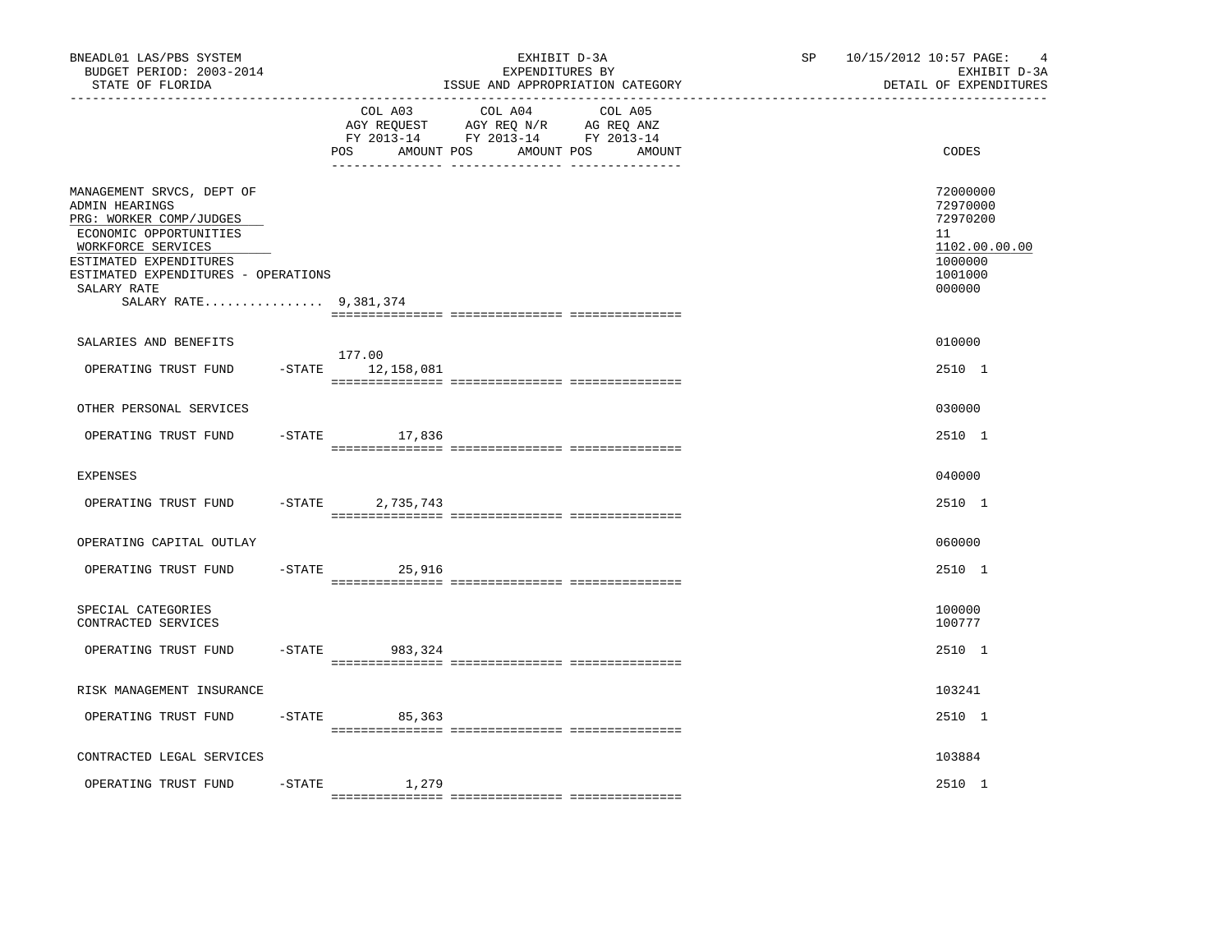| BNEADL01 LAS/PBS SYSTEM<br>BUDGET PERIOD: 2003-2014<br>STATE OF FLORIDA                                                                                                                                                                                           |                   | EXHIBIT D-3A<br>EXPENDITURES BY<br>ISSUE AND APPROPRIATION CATEGORY                                                                      | SP 10/15/2012 10:57 PAGE: | - 5<br>EXHIBIT D-3A<br>DETAIL OF EXPENDITURES                                                               |
|-------------------------------------------------------------------------------------------------------------------------------------------------------------------------------------------------------------------------------------------------------------------|-------------------|------------------------------------------------------------------------------------------------------------------------------------------|---------------------------|-------------------------------------------------------------------------------------------------------------|
|                                                                                                                                                                                                                                                                   |                   | COL A03 COL A04<br>COL A05<br>AGY REQUEST AGY REQ N/R AG REQ ANZ<br>FY 2013-14 FY 2013-14 FY 2013-14<br>POS AMOUNT POS AMOUNT POS AMOUNT |                           | CODES                                                                                                       |
| MANAGEMENT SRVCS, DEPT OF<br>ADMIN HEARINGS<br>PRG: WORKER COMP/JUDGES<br>ECONOMIC OPPORTUNITIES<br>WORKFORCE SERVICES<br>ESTIMATED EXPENDITURES<br>ESTIMATED EXPENDITURES - OPERATIONS<br>SPECIAL CATEGORIES<br>LEASE/PURCHASE/EQUIPMENT<br>OPERATING TRUST FUND | $-$ STATE 123,000 |                                                                                                                                          |                           | 72000000<br>72970000<br>72970200<br>11<br>1102.00.00.00<br>1000000<br>1001000<br>100000<br>105281<br>2510 1 |
| TR/DMS/HR SVCS/STW CONTRCT                                                                                                                                                                                                                                        |                   |                                                                                                                                          |                           | 107040                                                                                                      |
| OPERATING TRUST FUND                                                                                                                                                                                                                                              | $-STATE$ 63,079   |                                                                                                                                          |                           | 2510 1                                                                                                      |
| TOTAL: ESTIMATED EXPENDITURES - OPERATIONS<br>TOTAL POSITIONS $177.00$<br>TOTAL ISSUE $16,193,621$<br>TOTAL SALARY RATE 9,381,374                                                                                                                                 |                   |                                                                                                                                          |                           | 1001000                                                                                                     |
| CASUALTY INSURANCE PREMIUM<br>ADJUSTMENT<br>SPECIAL CATEGORIES<br>RISK MANAGEMENT INSURANCE                                                                                                                                                                       |                   |                                                                                                                                          |                           | 1001090<br>100000<br>103241                                                                                 |
| OPERATING TRUST FUND                                                                                                                                                                                                                                              | $-$ STATE 8,467-  |                                                                                                                                          |                           | 2510 1                                                                                                      |
| FLORIDA RETIREMENT SYSTEM<br>CONTRIBUTION ADJUSTMENT FOR<br>FISCAL YEAR 2012-2013<br>SALARIES AND BENEFITS                                                                                                                                                        |                   |                                                                                                                                          |                           | 1001240<br>010000                                                                                           |
| OPERATING TRUST FUND                                                                                                                                                                                                                                              | $-STATE$ 16,450   |                                                                                                                                          |                           | 2510 1                                                                                                      |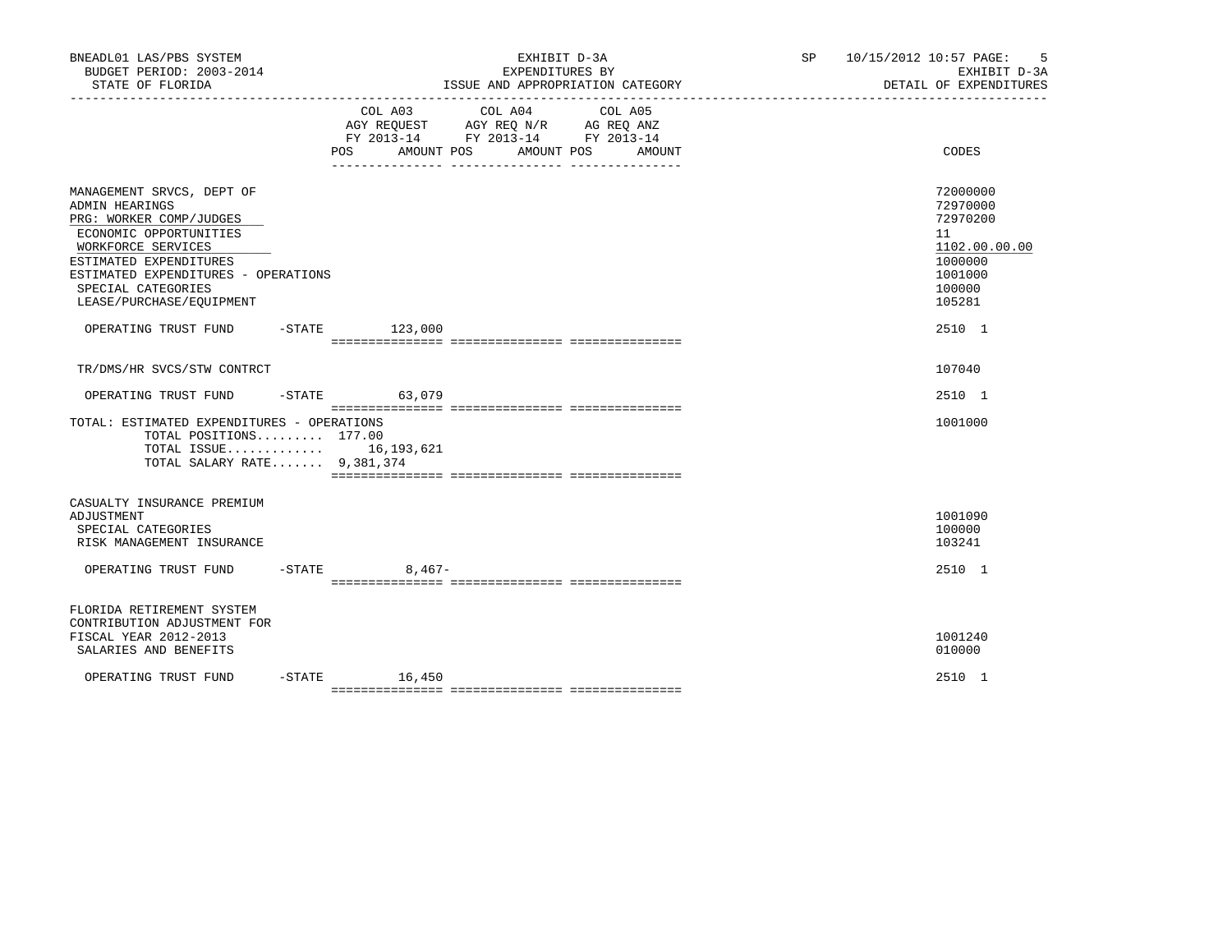| BNEADL01 LAS/PBS SYSTEM<br>BUDGET PERIOD: 2003-2014<br>STATE OF FLORIDA                                                                                                        |           |                              | EXHIBIT D-3A<br>EXPENDITURES BY<br>ISSUE AND APPROPRIATION CATEGORY                                             |         |        | <b>SP</b> | 10/15/2012 10:57 PAGE:<br>6<br>EXHIBIT D-3A<br>DETAIL OF EXPENDITURES |
|--------------------------------------------------------------------------------------------------------------------------------------------------------------------------------|-----------|------------------------------|-----------------------------------------------------------------------------------------------------------------|---------|--------|-----------|-----------------------------------------------------------------------|
|                                                                                                                                                                                |           | COL A03<br>POS<br>AMOUNT POS | COL A04<br>AGY REQUEST AGY REQ N/R AG REQ ANZ<br>FY 2013-14 FY 2013-14 FY 2013-14<br>AMOUNT POS<br>____________ | COL A05 | AMOUNT |           | CODES                                                                 |
| MANAGEMENT SRVCS, DEPT OF<br>ADMIN HEARINGS<br>PRG: WORKER COMP/JUDGES<br>ECONOMIC OPPORTUNITIES<br>WORKFORCE SERVICES<br>ESTIMATED EXPENDITURES<br>ADJUSTMENT TO STATE HEALTH |           |                              |                                                                                                                 |         |        |           | 72000000<br>72970000<br>72970200<br>11<br>1102.00.00.00<br>1000000    |
| INSURANCE PREMIUM CONTRIBUTION -<br>FISCAL YEAR 2012-13<br>SALARIES AND BENEFITS                                                                                               |           |                              |                                                                                                                 |         |        |           | 1001830<br>010000                                                     |
| OPERATING TRUST FUND                                                                                                                                                           |           | $-STATE$<br>24,099           |                                                                                                                 |         |        |           | 2510 1                                                                |
| REALLOCATION OF HUMAN RESOURCES<br>OUTSOURCING<br>SPECIAL CATEGORIES<br>TR/DMS/HR SVCS/STW CONTRCT                                                                             |           |                              |                                                                                                                 |         |        |           | 1005900<br>100000<br>107040                                           |
| OPERATING TRUST FUND                                                                                                                                                           | $-$ STATE | 782                          |                                                                                                                 |         |        |           | 2510 1                                                                |
| ADJUSTMENTS TO CURRENT YEAR<br>ESTIMATED EXPENDITURES<br>REALIGN BUDGET AUTHORITY TO                                                                                           |           |                              |                                                                                                                 |         |        |           | 1600000                                                               |
| SUPPORT COPIER MACHINE MAINTENANCE<br>- DEDUCT<br>SPECIAL CATEGORIES<br>LEASE/PURCHASE/EQUIPMENT                                                                               |           |                              |                                                                                                                 |         |        |           | 160F040<br>100000<br>105281                                           |
| OPERATING TRUST FUND                                                                                                                                                           |           | $-STATE$<br>$40.000 -$       |                                                                                                                 |         |        |           | 2510 1                                                                |
|                                                                                                                                                                                |           |                              |                                                                                                                 |         |        |           |                                                                       |

AGENCY ISSUE NARRATIVE:

2013-2014 BUDGET YEAR NARRATIVE: IT COMPONENT? NO

 The budget authority for the Lease or Lease-Purchase of Equipment category required for Fiscal Year 2012-13 was based on the copier leases in place during Fiscal Year 2010-11 within the Office of the Judges of Compensation Claims district offices. However, the copiers are no longer being leased and the Division of Administrative Hearings now has maintenance contracts for these copiers, which is more cost-efficient. Therefore, there was excess budget authority in the Lease or Lease-Purchase of Equipment category and insufficient authority in the Contracted Services category. The Division requested and was granted approval to transfer \$40,000 from the Lease or Lease-Purchase of Equipment category to Contracted Services in Fiscal Year 2012-13.

 The Division is requesting reapproval of this budget revision (EOG Log# B7030) for Fiscal Year 2013-14. This issue impacts all of the statewide activities of the Division of Administrative Hearings by more efficient management of the copier machines in the Office of the Judges of Compensation Claims district offices. Approval of this issue will prevent the need to request a transfer between these two categories every fiscal year, and will enhance the Division's efforts to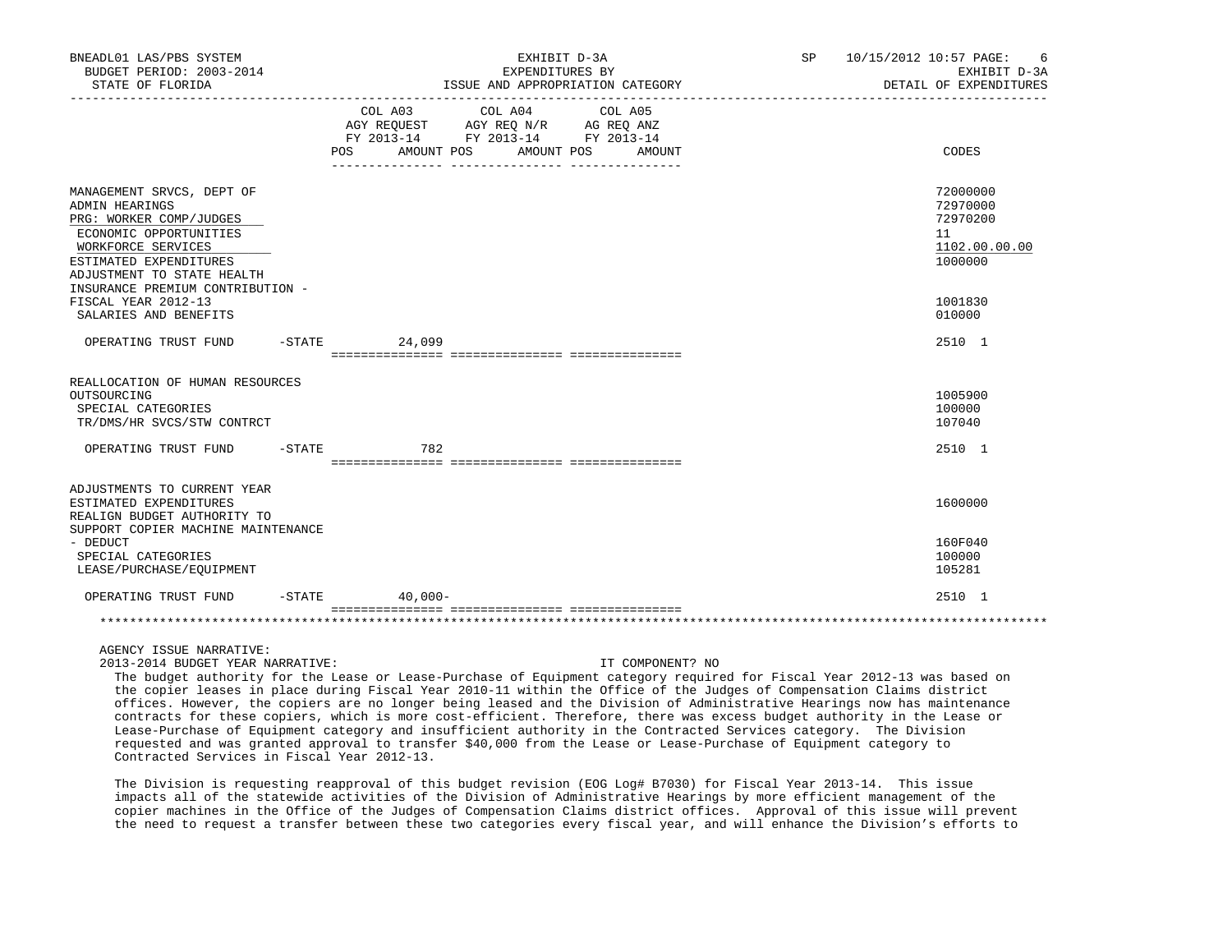| BNEADL01 LAS/PBS SYSTEM<br>BUDGET PERIOD: 2003-2014<br>STATE OF FLORIDA                                                                                                                                                                                                                                                                                                                                                                                                                                                                                                                                                                                                                                                                                                                                                                                                                                                                                                                                                                                                                                                                                                                                                                                                                                                                                                                                                                                                                               |                       |                       | EXHIBIT D-3A<br>EXPENDITURES BY<br>ISSUE AND APPROPRIATION CATEGORY | SP | 10/15/2012 10:57 PAGE:<br>-7<br>EXHIBIT D-3A<br>DETAIL OF EXPENDITURES |
|-------------------------------------------------------------------------------------------------------------------------------------------------------------------------------------------------------------------------------------------------------------------------------------------------------------------------------------------------------------------------------------------------------------------------------------------------------------------------------------------------------------------------------------------------------------------------------------------------------------------------------------------------------------------------------------------------------------------------------------------------------------------------------------------------------------------------------------------------------------------------------------------------------------------------------------------------------------------------------------------------------------------------------------------------------------------------------------------------------------------------------------------------------------------------------------------------------------------------------------------------------------------------------------------------------------------------------------------------------------------------------------------------------------------------------------------------------------------------------------------------------|-----------------------|-----------------------|---------------------------------------------------------------------|----|------------------------------------------------------------------------|
|                                                                                                                                                                                                                                                                                                                                                                                                                                                                                                                                                                                                                                                                                                                                                                                                                                                                                                                                                                                                                                                                                                                                                                                                                                                                                                                                                                                                                                                                                                       | COL A03<br><b>POS</b> | COL A04<br>AMOUNT POS | COL A05<br>AMOUNT POS<br>AMOUNT                                     |    | CODES                                                                  |
| MANAGEMENT SRVCS, DEPT OF<br>ADMIN HEARINGS<br>PRG: WORKER COMP/JUDGES<br>ECONOMIC OPPORTUNITIES<br>WORKFORCE SERVICES<br>ADJUSTMENTS TO CURRENT YEAR                                                                                                                                                                                                                                                                                                                                                                                                                                                                                                                                                                                                                                                                                                                                                                                                                                                                                                                                                                                                                                                                                                                                                                                                                                                                                                                                                 |                       |                       |                                                                     |    | 72000000<br>72970000<br>72970200<br>11<br>1102.00.00.00                |
| ESTIMATED EXPENDITURES<br>REALIGN BUDGET AUTHORITY TO<br>SUPPORT COPIER MACHINE MAINTENANCE<br>- DEDUCT                                                                                                                                                                                                                                                                                                                                                                                                                                                                                                                                                                                                                                                                                                                                                                                                                                                                                                                                                                                                                                                                                                                                                                                                                                                                                                                                                                                               |                       |                       |                                                                     |    | 1600000<br>160F040                                                     |
| attain its goal of improving the statewide adjudication and mediation processes, as contained in its Fiscal Year 2013-14<br>through Fiscal Year 2017-18 Long Range Program Plan.<br>REALIGN BUDGET AUTHORITY TO<br>SUPPORT COPIER MACHINE MAINTENANCE<br>- ADD<br>SPECIAL CATEGORIES<br>CONTRACTED SERVICES                                                                                                                                                                                                                                                                                                                                                                                                                                                                                                                                                                                                                                                                                                                                                                                                                                                                                                                                                                                                                                                                                                                                                                                           |                       |                       |                                                                     |    | 160F050<br>100000<br>100777                                            |
| OPERATING TRUST FUND                                                                                                                                                                                                                                                                                                                                                                                                                                                                                                                                                                                                                                                                                                                                                                                                                                                                                                                                                                                                                                                                                                                                                                                                                                                                                                                                                                                                                                                                                  | $-STATE$<br>40,000    |                       |                                                                     |    | 2510 1                                                                 |
|                                                                                                                                                                                                                                                                                                                                                                                                                                                                                                                                                                                                                                                                                                                                                                                                                                                                                                                                                                                                                                                                                                                                                                                                                                                                                                                                                                                                                                                                                                       |                       |                       |                                                                     |    |                                                                        |
| AGENCY ISSUE NARRATIVE:<br>2013-2014 BUDGET YEAR NARRATIVE:<br>The budget authority for the Lease or Lease-Purchase of Equipment category required for Fiscal Year 2012-13 was based on<br>the copier leases in place during Fiscal Year 2010-11 within the Office of the Judges of Compensation Claims district<br>offices. However, the copiers are no longer being leased and the Division of Administrative Hearings now has maintenance<br>contracts for these copiers, which is more cost-efficient. Therefore, there was excess budget authority in the Lease or<br>Lease-Purchase of Equipment category and insufficient authority in the Contracted Services category. The Division<br>requested and was granted approval to transfer \$40,000 from the Lease or Lease-Purchase of Equipment category to<br>Contracted Services in Fiscal Year 2012-13.<br>The Division is requesting reapproval of this budget revision (EOG Log# B7030) for Fiscal Year 2013-14. This issue<br>impacts all of the statewide activities of the Division of Administrative Hearings by more efficient management of the<br>copier machines in the Office of the Judges of Compensation Claims district offices. Approval of this issue will prevent<br>the need to request a transfer between these two categories every fiscal year, and will enhance the Division's efforts to<br>attain its goal of improving the statewide adjudication and mediation processes, as contained in its Fiscal Year 2013-14 |                       |                       | IT COMPONENT? NO                                                    |    |                                                                        |

through Fiscal Year 2017-18 Long Range Program Plan.

\*\*\*\*\*\*\*\*\*\*\*\*\*\*\*\*\*\*\*\*\*\*\*\*\*\*\*\*\*\*\*\*\*\*\*\*\*\*\*\*\*\*\*\*\*\*\*\*\*\*\*\*\*\*\*\*\*\*\*\*\*\*\*\*\*\*\*\*\*\*\*\*\*\*\*\*\*\*\*\*\*\*\*\*\*\*\*\*\*\*\*\*\*\*\*\*\*\*\*\*\*\*\*\*\*\*\*\*\*\*\*\*\*\*\*\*\*\*\*\*\*\*\*\*\*\*\*